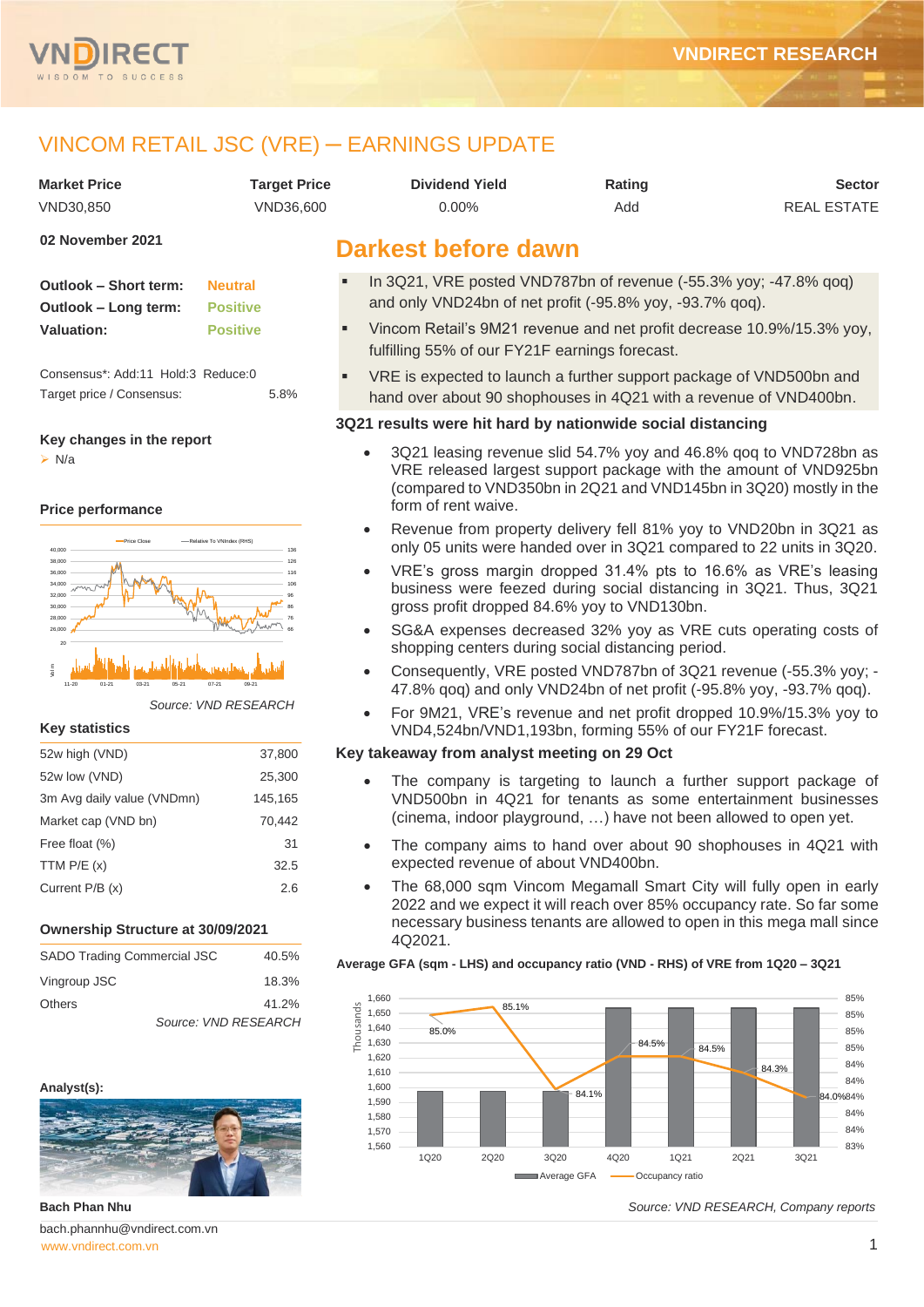#### **Figure 1: 9M21 results comparison**

|                                     | 3Q20  | 3Q21     | yoy(%)        | 9M20   | 9M21  | yoy(%)       | <b>VND's</b><br>forecast | %vs VND's<br>forecast | <b>Comments</b>                                                                                                          |
|-------------------------------------|-------|----------|---------------|--------|-------|--------------|--------------------------|-----------------------|--------------------------------------------------------------------------------------------------------------------------|
| Revenue                             | 1,760 | 787      | $-55.3%$      | 5,076  | 4,524 | $-10.9%$     | 7,687                    |                       | 58.9% Below our forecast.                                                                                                |
| Leasing of Investment<br>Properties | 1.607 | 728      | $-54.7%$      | 4,363  | 3.810 | $-12.7%$     | 6109                     |                       | Support package amounted to VND925bn mostly in<br>62.4% the form of rent waiver, compared to that of VND45bn<br>in 3Q20. |
| Sale of Inventory<br>Properties     | 107   | 20       | $-80.9%$      | 602    | 568   | $-5.5%$      | 1397                     | 40.7%                 | Only 05 units were handed over in 3Q21 compared to<br>22 units in 3Q20.                                                  |
| <b>Gross profit</b>                 | 845   | 130      | $-84.6%$      | 2,249  | 1,928 | $-14.3%$     | 3,444                    | 56.0%                 |                                                                                                                          |
| Gross margin                        | 48.0% | 16.6%    | $-31.4%$ pts  | 44.3%  | 42.6% | $-1.7\%$ pts | 44.8%                    | $-2.2%$ pts           |                                                                                                                          |
| Leasing of Investment<br>Properties | 52.0% | 21.0%    | $-31.0\%$ pts | 48.0%  | 46.3% | $-1.7%$ pts  | 48.9%                    | $-2.6%$ pts           |                                                                                                                          |
| Sale of Inventory<br>Properties     | 46.0% | 56.0%    | 10.0% pts     | 48.8%  | 45.4% | $-3.4%$ pts  | 45.0%                    | $0.4\%$ pts           |                                                                                                                          |
| Net financial expense               | $-49$ | $-11$    | $-77.7%$      | $-123$ | $-96$ | $-22.4%$     | $-161$                   | 59.6%                 |                                                                                                                          |
| Selling expense                     | 40    | $-22$    | $-155.3%$     | 145    | 121   | $-16.4%$     | $-277$                   | 43.8%                 |                                                                                                                          |
| G&A expense                         | 84    | 106      | 27.0%         | 265    | 251   | $-5.5%$      | $-295$                   | 85.0%                 |                                                                                                                          |
| SG&A                                | 123   | 84       | $-32.0%$      | 411    | 372   | $-9.4%$      | $-572$                   |                       | 65.1% Below our forecast.                                                                                                |
| S/Revenue                           | 2.27% | $-2.80%$ | $-5.1\%$ pts  | 2.86%  | 2.68% | $-0.2\%$ pts | 3.60%                    | $-0.9\%$ pts          |                                                                                                                          |
| G&A/Revenue                         | 4.74% | 13.47%   | 8.7% pts      | 5.23%  | 5.54% | $0.3%$ pts   | 3.84%                    | 1.7% pts              |                                                                                                                          |
| SG&A/Revenue                        | 7.01% | 10.67%   | 3.7% pts      | 8.09%  | 8.23% | 0.1% pts     | 7.44%                    | $0.8\%$ pts           |                                                                                                                          |
| Operating profit                    | 673   | 36       | $-94.7%$      | 1,716  | 1,460 | $-14.9%$     | 2,872                    |                       | 50.8% Below our forecast.                                                                                                |
| Other income                        | 44    | 13       | $-70.6%$      | 66     | 51    | $-22.4%$     | 25                       | 202.3%                |                                                                                                                          |
| <b>EBT</b>                          | 716   | 48       | $-93.3%$      | 1.782  | 1,512 | $-15.2%$     | 2,737                    | 55.2%                 |                                                                                                                          |
| <b>NP</b>                           | 572   | 24       | $-95.8%$      | 1,407  | 1.193 | $-15.3%$     | 2.178                    |                       | 54.8% Below our forecast                                                                                                 |
|                                     |       |          |               |        |       |              |                          |                       | Source: VNDIRECT Research, Company reports                                                                               |

#### **Figure 2: Sector comparison**

| Company                             | Bloomberg     | Recom.     | Share<br>Price  | Target<br>Price | <b>Market</b>          |      | P/E(x)      |      | 3-year<br><b>EPS</b> |            | P/BV(x) |       |       | <b>ROE (%)</b> |       |      | <b>ROA</b> (%) |       |
|-------------------------------------|---------------|------------|-----------------|-----------------|------------------------|------|-------------|------|----------------------|------------|---------|-------|-------|----------------|-------|------|----------------|-------|
|                                     | Ticker        |            | (local<br>curr) | curr)           | (local Cap (US\$<br>m) | ГTМ  | FY22F FY23F |      | <b>CAGR</b><br>(%)   | <b>TTM</b> | FY22F   | FY23F | TTM   | FY22F          | FY23F | TTM  | FY22F          | FY23F |
| Retail real estate companies        |               |            |                 |                 |                        |      |             |      |                      |            |         |       |       |                |       |      |                |       |
| Vincom Retail JSC                   | <b>VRE VN</b> | <b>ADD</b> | 31.150          | 36,600          | 3,106                  | 32.5 | 19.2        | 16.1 | 25.2%                | 2.6        | 2.6     | 2.5   | 7.6%  | 13.1%          | 15.4% | 5.5% | 9.1%           | 10.5% |
| SM Prime Holdings Inc               | SMPH PM       | na         | na              | na              | na                     | 49.8 | 40.0        | 27.4 | $-5.9%$              | 3.0        | 2.9     | 2.7   | 6.2%  | 7.1%           | 9.8%  | 2.7% | 3.5%           | 5.0%  |
| Central Pattana PCL                 | CPN TB        | na         | 58.25           | 63.25           | 7.794                  | 27.2 | 37.3        | 27.6 | $-10.4%$             | 3.7        | 3.4     | 3.1   | 14.2% | 10.1%          | 12.0% | 4.4% | 3.1%           | 4.1%  |
| Pakuwon Jati Tbk PT                 | PWON IJ       | na         | 515.0           | 700.0           | 1.742                  | 27.2 | 17.5        | 14.4 | $-7.7%$              | 1.6        | 1.6     | i.4   | 6.2%  | 8.6%           | 9.8%  | 3.3% | 4.7%           | 5.3%  |
| Average - Retail real estate peeres |               |            |                 |                 |                        | 34.7 | 31.6        | 23.1 | $-8.0%$              | 2.8        | 2.6     | 2.4   | 8.9%  | 8.6%           | 10.5% | 3.4% | 3.8%           | 4.8%  |

Data as at 01st Nov 2021

Source: VNDIRECT Research, Bloomberg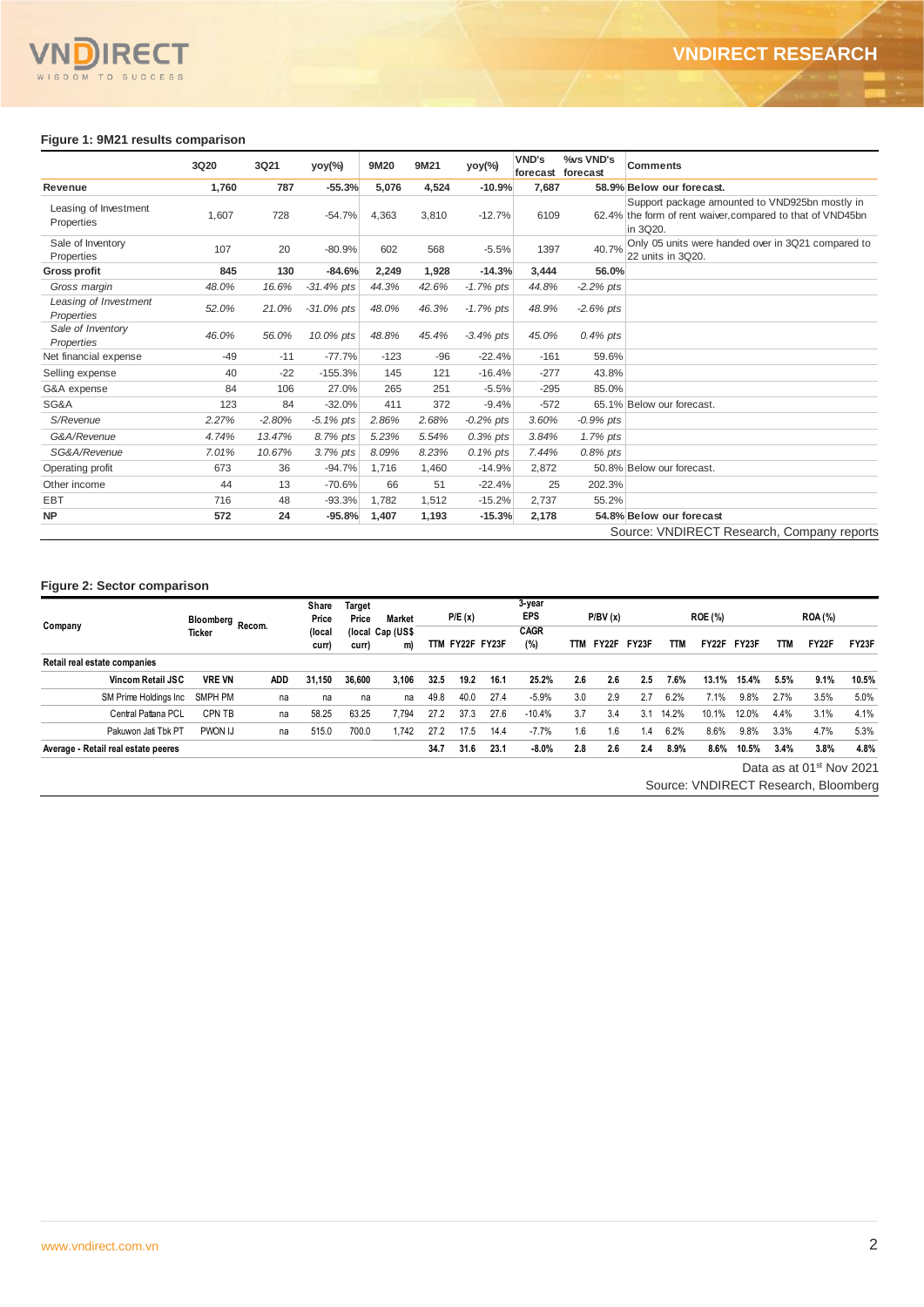# WISDOM TO SUCCESS

### **VNDIRECT RESEARCH**

#### **Valuation**



#### **Income statement**

| (VNDbn)                       | 12-21E   | 12-22E   | 12-23E   |
|-------------------------------|----------|----------|----------|
| Net revenue                   | 7,687    | 10.497   | 12.381   |
| Cost of sales                 | (4, 243) | (4, 961) | (5, 832) |
| Gen & admin expenses          | (295)    | (427)    | (512)    |
| Selling expenses              | (277)    | (398)    | (471)    |
| <b>Operating profit</b>       | 2,872    | 4,711    | 5,566    |
| <b>Operating EBITDA</b>       | 4,731    | 6,719    | 7,807    |
| Depreciation and amortisation | (1, 859) | (2,008)  | (2, 241) |
| <b>Operating EBIT</b>         | 2,872    | 4,711    | 5,566    |
| Interest income               | 220      | 300      | 354      |
| <b>Financial expense</b>      | (381)    | (423)    | (425)    |
| Net other income              | 25       | 35       | 41       |
| Income from associates & JVs  | 0        | $\Omega$ | $\Omega$ |
| Pre-tax profit                | 2,736    | 4,623    | 5,536    |
| Tax expense                   | (558)    | (943)    | (1, 129) |
| Minority interest             | U        | (1)      | (1)      |
| Net profit                    | 2,178    | 3,679    | 4,406    |
| Adj. net profit to ordinary   | 2,178    | 3,679    | 4,406    |
| Ordinary dividends            | (3, 493) | (3,493)  | (3, 493) |
| <b>Retained earnings</b>      | (1, 315) | 186      | 913      |
|                               |          |          |          |

#### **Balance sheet**

| (VNDbn)                               | 12-21E | 12-22E | 12-23E |
|---------------------------------------|--------|--------|--------|
| Cash and equivalents                  | 4,571  | 2,868  | 654    |
| Short term investments                | 74     | 101    | 119    |
| Accounts receivables                  | 423    | 563    | 665    |
| Inventories                           | 679    | 713    | 748    |
| Other current assets                  | 1,153  | 1,575  | 1,857  |
| <b>Total current assets</b>           | 6,900  | 5,820  | 4,043  |
| <b>Fixed assets</b>                   | 1,214  | 1,378  | 1,673  |
| <b>Total investments</b>              | 592    | 808    | 954    |
| Other long-term assets                | 30,862 | 33,408 | 36,026 |
| <b>Total assets</b>                   | 39,568 | 41,414 | 42,696 |
| Short-term debt                       | 77     | 105    | 124    |
| Accounts payable                      | 696    | 814    | 956    |
| Other current liabilities             | 5,299  | 5,915  | 6,555  |
| <b>Total current liabilities</b>      | 6,072  | 6,834  | 7,635  |
| Total long-term debt                  | 4,295  | 4,995  | 4,322  |
| Other liabilities                     | 1,171  | 1,369  | 1.610  |
| Share capital                         | 23,288 | 23,288 | 23,288 |
| Retained earnings reserve             | 6,655  | 6,870  | 7,796  |
| Shareholders' equity                  | 27,995 | 28,181 | 29,093 |
| Minority interest                     | 35     | 35     | 36     |
| <b>Total liabilities &amp; equity</b> | 39,568 | 41,414 | 42,696 |



#### **Cash flow statement**

| GASH HUW SLAICHICHL                         |          |          |              |
|---------------------------------------------|----------|----------|--------------|
| (VNDbn)                                     | 12-21E   | 12-22E   | 12-23E       |
| Pretax profit                               | 2,736    | 4,623    | 5,536        |
| Depreciation & amortisation                 | 1,865    | 2,017    | 2,248        |
| Tax paid                                    |          |          |              |
| Other adjustments                           | (2, 855) | (723)    | (860)        |
| Change in working capital                   | 1,844    | 143      | 373          |
| Cash flow from operations                   | 3,590    | 6,060    | 7,297        |
| Capex                                       | (2, 340) | (4, 159) | (4,574)      |
| Proceeds from assets sales                  | 14       | 15       | 17           |
| <b>Others</b>                               | 1,236    | (241)    | (161)        |
| Other non-current assets changes            | 2,274    | (287)    | (251)        |
| Cash flow from investing activities         | 1,184    | (4,672)  | (4,969)      |
| New share issuance                          | O        | O        | O            |
| Shares buyback                              | $\Omega$ | O        | <sup>0</sup> |
| Net borrowings                              | 218      | 728      | (654)        |
| Other financing cash flow                   | (66)     | 198      | 240          |
| Dividends paid                              | (3, 493) | (3, 493) | (3, 493)     |
| Cash flow from financing activities         | (3, 341) | (2, 567) | (3,907)      |
| Cash and equivalents at beginning of period | 3,051    | 4,571    | 2,868        |
| Total cash generated                        | 1,433    | (1, 179) | (1,579)      |
| Cash and equivalents at the end of period   | 4,484    | 3,392    | 1,289        |

| Key ratios              |           |        |        |
|-------------------------|-----------|--------|--------|
|                         | 12-21F    | 12-22F | 12-23E |
| Dupont                  |           |        |        |
| Net profit margin       | 28.3%     | 35.0%  | 35.6%  |
| Asset turnover          | 0.19      | 0.26   | 0.29   |
| <b>ROAA</b>             | 5.5%      | 9.1%   | 10.5%  |
| Avg assets/avg equity   | 1.38      | 1.44   | 1.47   |
| <b>ROAE</b>             | 7.6%      | 13.1%  | 15.4%  |
| Efficiency              |           |        |        |
| Days account receivable | 16.6      | 16.8   | 16.8   |
| Days inventory          | 58.4      | 52.5   | 46.8   |
| Days creditor           | 59.9      | 59.9   | 59.8   |
| Fixed asset turnover    | 5.86      | 8.10   | 8.11   |
| <b>ROIC</b>             | 6.7%      | 11.0%  | 13.1%  |
| Liquidity               |           |        |        |
| Current ratio           | 1.1       | 0.9    | 0.5    |
| Quick ratio             | 1.0       | 0.7    | 0.4    |
| Cash ratio              | 0.8       | 0.4    | 0.1    |
| Cash cycle              | 15.1      | 9.4    | 3.8    |
| Growth rate (yoy)       |           |        |        |
| Revenue growth          | (7.7%)    | 36.6%  | 17.9%  |
| Operating profit growth | $(7.1\%)$ | 64.0%  | 18.1%  |
| Net profit growth       | $(8.6\%)$ | 68.9%  | 19.8%  |
| EPS growth              | $(8.6\%)$ | 68.9%  | 19.8%  |

*Source: VND RESEARCH*